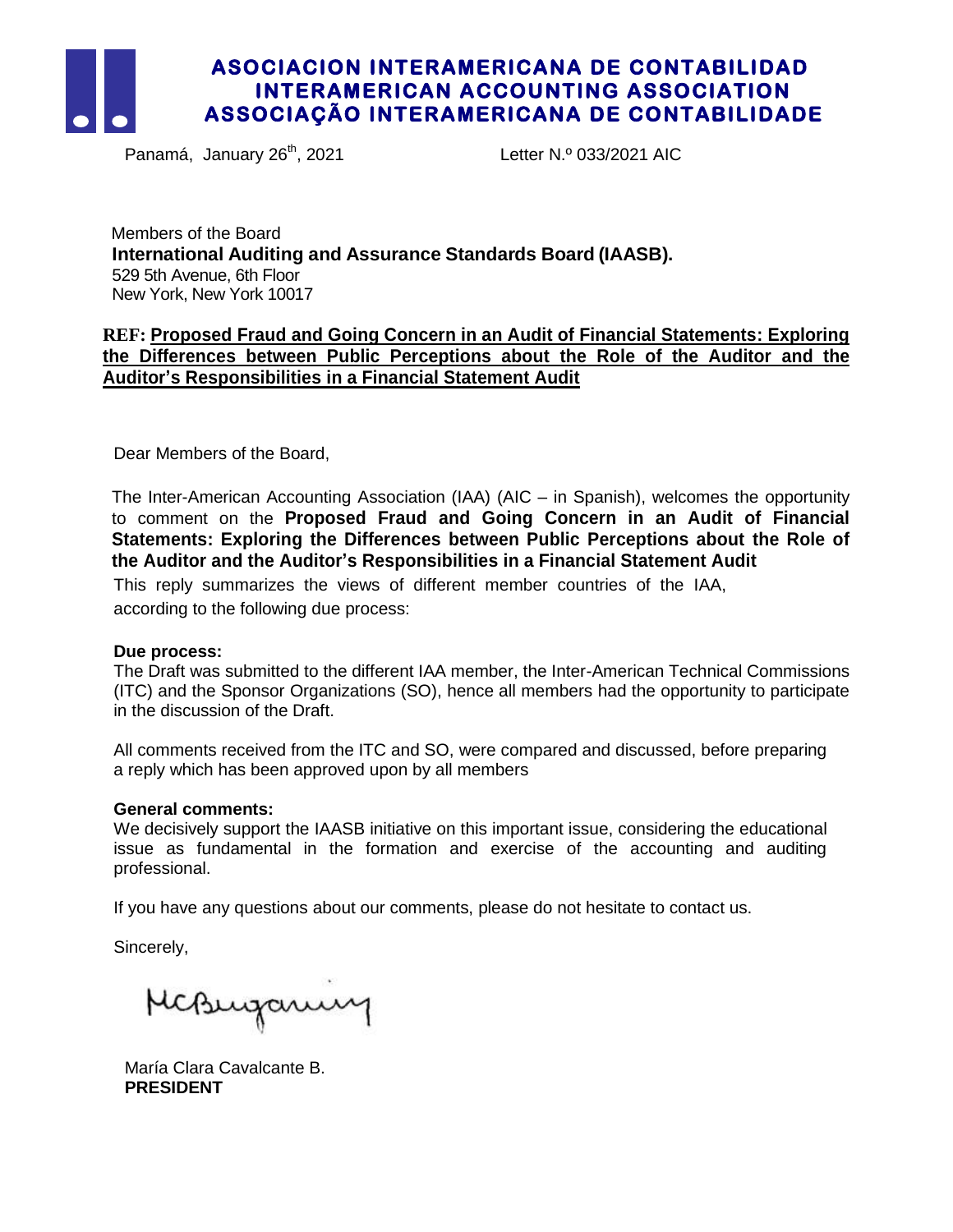

**Comment Letter of the Interamerican Accounting Association- IAA on the document for public discussion referred to; "Proposed Fraud and Going Concern in an Audit of Financial Statements: Exploring the Differences between Public Perceptions about the Role of the Auditor and the Auditor's Responsibilities in a Financial Statement Audit"**

We have answered the questions of the document in accordance with the provided instructions. Please see our answers and related comments below.

*While the IAASB welcomes comments on all matters addressed in this ED, the IAASB is specifically seeking comments on the following matters:*

- 1. In regard to the expectation gap **(see Section I)**:
	- a) What do you think is the main cause of the expectation gap relating to fraud and going concern in an audit of financial statements?
	- **a) We believe that there are three fundamental causes**.
		- **1. Greed, voracity, craving, etc. for the money by many of those responsible for the administration that do everything in their power to appropriate the entity's resources, covering fraud with accounting tricks,**
		- **2. Lack of greater intervention by personnel with sufficient experience professional in conducting the audit of financial statements, in particular in the application of the respective auditing standards in force, both for fraud and for the operating entity, and**
		- **3. We also believe that another of the main causes of the Expectation gap related to fraud and going concern in an audit of financial statements is based on the diversity of entities that are subject to audit in different environments from one country to another and in changing situations, in this way it is difficult to raise a common approach since it must be approached in a flexible way completely made and designed tailored to the needs of each entity and in the c ontext of the country in which it is carried out.**
- b) In your view, what could be done, by the IAASB and / or others (please specify), to narrow the expectation gap related to fraud and going concern in an audit of financial statements?

**We believe that the IAASB, professional bodies, global and regional AUDIT FIRM FORUMS, as well as other groupings can do much to reduce the expectation gap related to fraud and the going concern in a financial statement audit, especially the IAASB for the great prestige and respect of the professional and business community, for the high quality of the standards issued. It is important to delve into the knowledge gap since many times, especially in our Latin American countries, there is an erroneous perception of what the public thinks that auditors do and what we really do. On the other hand, we consider that the IAASB could propose more practical elements and specific recommendations to be taken into consideration in constantly changing environments, especially in extreme situations such as the Pandemic caused by COVID 19 as well as the constant exposure to the derived risk.**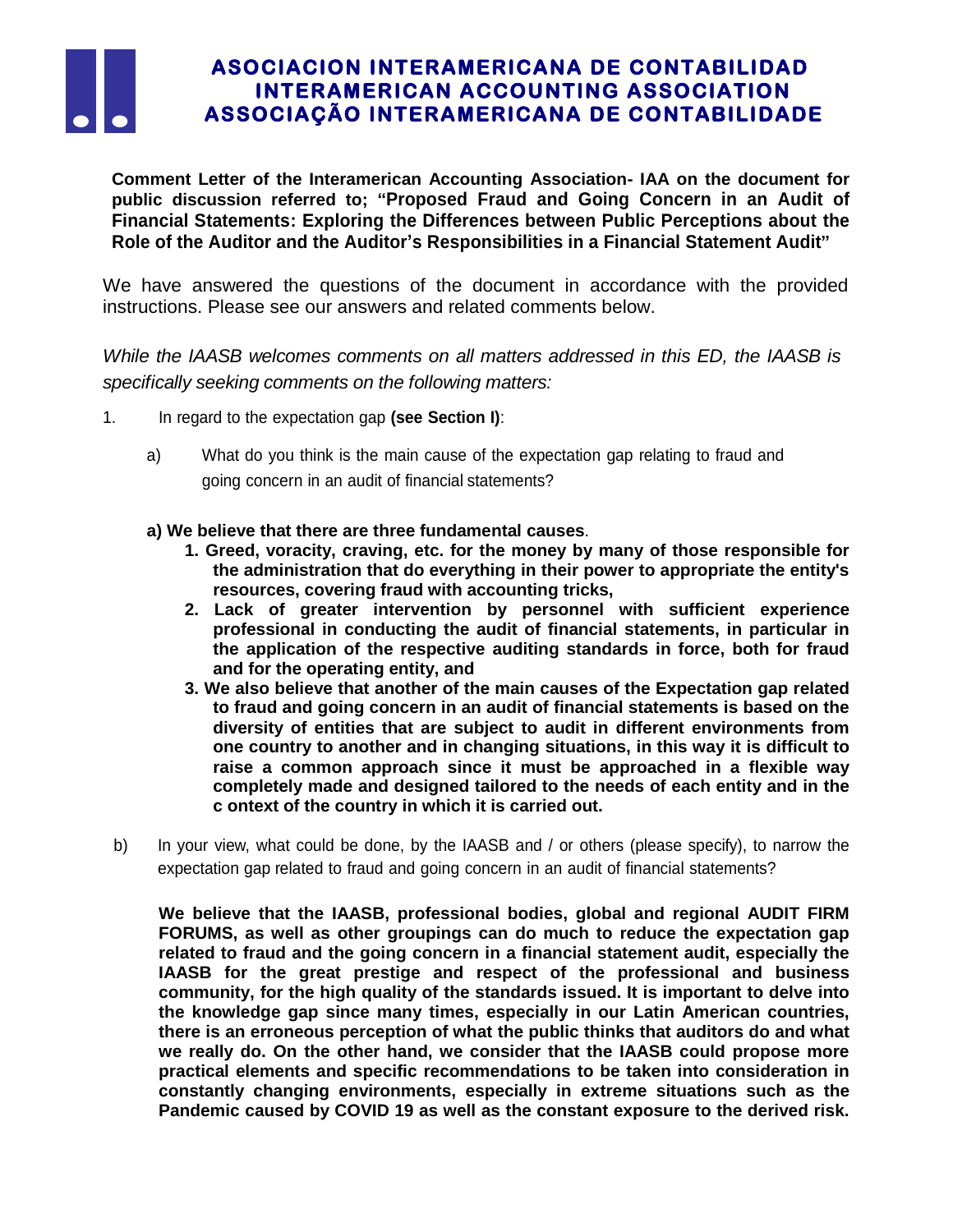

**of money laundering and financing of terrorism in Latin American countries, as well as the scourge of corruption since in these scenarios the risk of fraud and going concern increases.**

- 2. This paper sets out the auditor's current requirements in relation to fraud in an audit of financial statements, and some of the issues and challenges that have been raised with respect to this **(see Sections II and IV)**. In your view:
- a) Should the auditor have enhanced or more requirements with regard to fraud in an audit of financial statements?

If yes, in what areas?

**We think so. Especially in the area of integrity, although the IESBA Code of Ethics is clear and forceful on this matter, due to the lack of disclosure on the part of the auditor, it is highly probable that many of the auditors are not properly complying with the prescriptions about this fundamental principle of the Code**

b) Is there a need for enhanced procedures only for certain entities or in specific circumstances?<sup>1</sup> If yes:

### **Yes, improved procedures are needed, for certain entities.**

i. For what types of entities or in what circumstances?

**Mainly for entities listed on the stock exchange and other public interest entities, in a first stage, if the expectation gap in this sector decreases, require in all audits**

ii. What enhancements are needed?

**Require improvements in the auditor's communication, revealing its procedures and significant findings regarding its integrity and the effective application of ISA 240 and 570.**

iii. Should these changes be made within the ISAs or outside the scope of an audit (e.g., a different engagement)? Please explain your answer.

**We believe that it would be more effective if it were addressed in a new auditing standard that strongly addresses the need to disclose the auditor's procedures on two matters: 1. Its compliance and how it does it with the Code of Ethics, especially with respect to the fundamental principles, and 2. Procedures applied and the evidence reached in the requirements of ISA 240 and ISA 570, already mentioned in the previous section. Additionally, we consider that given the current and constantly evolving situations of the accounting profession, it is necessary to deepen and maintain a constant update on improved requirements for certain entities and environments in which risk is maximized or present a higher degree of exposure, as well as weak control environments.**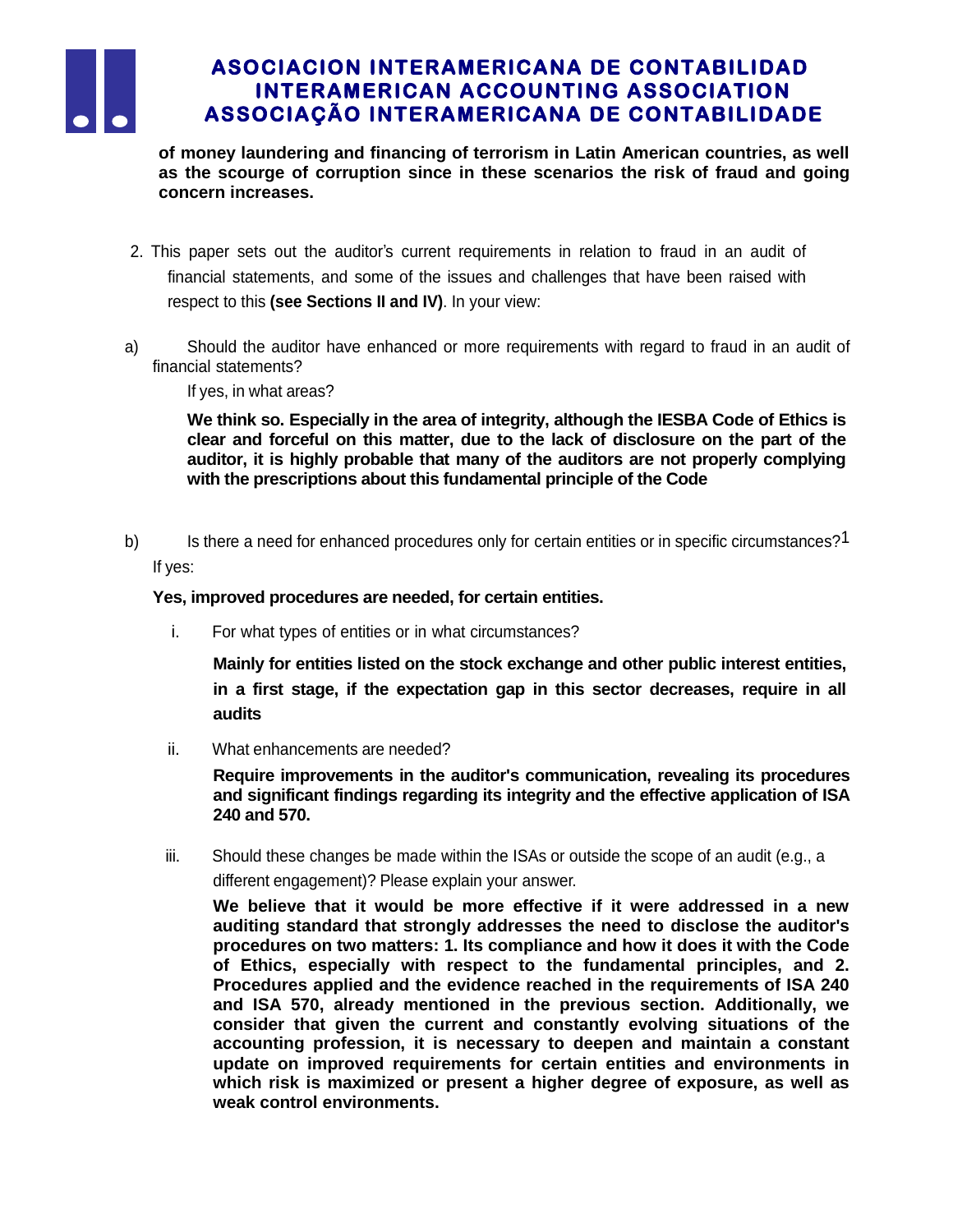

c) Would requiring a "suspicious mindset" contribute to enhanced fraud identification when planning and performing the audit? Why or why not?<sup>2</sup>

**We think that possibly using an expression of "suspicious mentality" would not contribute to improve the identification of fraud when planning or conducting the audit, because it could be considered as "distrustful" of the auditor by the entities and because the audit relies heavily on trust, it could have the opposite effect. For this reason, we believe that the IAASB should analyze the advisability of issuing new disclosure standards on the auditor's work in its communication of its report. This new standard should require not only the disclosure of the procedures and findings regarding the application of the ISAs referring to fraud and going concern, but should also be more comprehensive, comprehensive of all relevant standards regarding inaccuracies that could be detected through due diligence in the application of the rules.**

i. Should the IAASB enhance the auditor's considerations around fraud to include a "suspicious mindset"? If yes, for all audits or only in some circumstances?

**In the event that the IASB decides to require a "suspicious mentality", in the first instance it should affect only the entities that are listed on the stock exchange, and then reach all audits.**

d) Do you believe more transparency is needed about the auditor's work in relation to fraud in an audit of financial statements? If yes, what additional information is needed and how should this information be communicated (e.g. in communications with those charged with governance, in the auditor's report, etc.)?

**We do believe that more transparency is needed on the part of the auditor in communicating his work. In the auditor's report, similar to key matters, he should disclose his procedures and the evidence obtained regarding compliance with fundamental principles of ethics and about his evidence regarding fraud and the operating entities.**

- 3. This paper sets out the auditor's current requirements in relation to going concern in an audit of financial statements, and some of the issues and challenges that have been raised with respect to this **(see Sections III and IV)**. In your view:
	- a) Should the auditor have enhanced or more requirements with regard to going concern in an audit of financial statements? If yes, in what areas?
- b) Is there a need for enhanced procedures only for certain entities or in specific circumstances?1 If yes:

i. For what types of entities or in what circumstances?